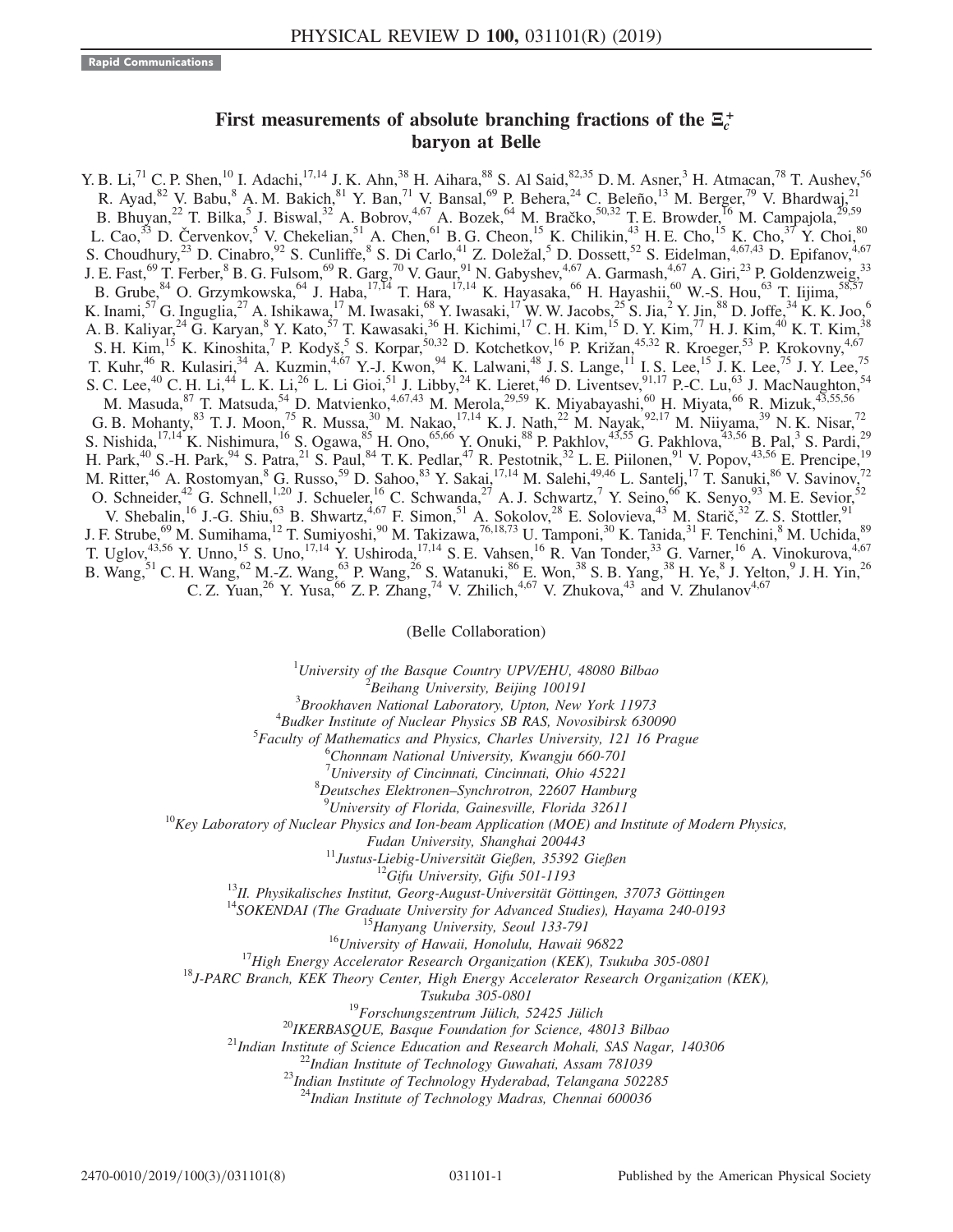$\begin{tabular}{c} \multicolumn{4}{l}{\textbf{``P}}{25} \end{tabular} \begin{tabular}{c} \multicolumn{4}{l}{\textbf{``P}}{25} \end{tabular} \begin{tabular}{c} \multicolumn{4}{l}{\textbf{``P}}{25} \end{tabular} \begin{tabular}{c} \multicolumn{4}{l}{\textbf{``P}}{25} \end{tabular} \begin{tabular}{c} \multicolumn{4}{l}{\textbf{``P}}{25} \end{tabular} \begin{tabular}{c} \multicolumn{4}{l}{\textbf{``P}}{25} \end{tabular} \begin{tabular}{c} \multicolumn{4}{l$ <sup>52</sup>School of Physics, University of Melbourne, Victoria 3010<br><sup>53</sup>University of Mississippi, University, Mississippi 38677<br><sup>54</sup>University of Miyazaki, Miyazaki 889-2192<br><sup>55</sup>Moscow Institute of Physics and Technology, Mosc <sup>58</sup>Kobayashi-Maskawa Institute, Nagoya University, Nagoya 464-8602<br><sup>59</sup>Università di Napoli Federico II, 80055 Napoli  $^{60}$ Nara Women's University, Nara 630-8506<br> $^{61}$ National Central University, Chung-li 32054<br> $^{62}$ National United University, Miao Li 36003 <sup>63</sup>Department of Physics, National Taiwan University, Taipei 10617 <sup>64</sup>H. Niewodniczanski Institute of Nuclear Physics, Krakow 31-342<br><sup>65</sup>Nippon Dental University, Niigata 951-8580<br><sup>66</sup>Niigata University, Niigata 950-2181<br><sup>67</sup>Novosibirsk State University, Novosibirsk 630090<br><sup>68</sup>Osaka Cit <sup>70</sup>Panjab University, Chandigarh 160014<br><sup>71</sup>State Key Laboratory of Nuclear Physics and Technology, Peking University, Beijing 100871<br><sup>72</sup>University of Pittsburgh, Pittsburgh, Pennsylvania 15260<br><sup>73</sup>Theoretical Research <sup>80</sup>Sungkyunkwan University, Suwon 440-746<br><sup>81</sup>School of Physics, University of Sydney, New South Wales 2006<br><sup>82</sup>Department of Physics, Faculty of Science, University of Tabuk, Tabuk 71451<br><sup>82</sup>Department of Physics, Techn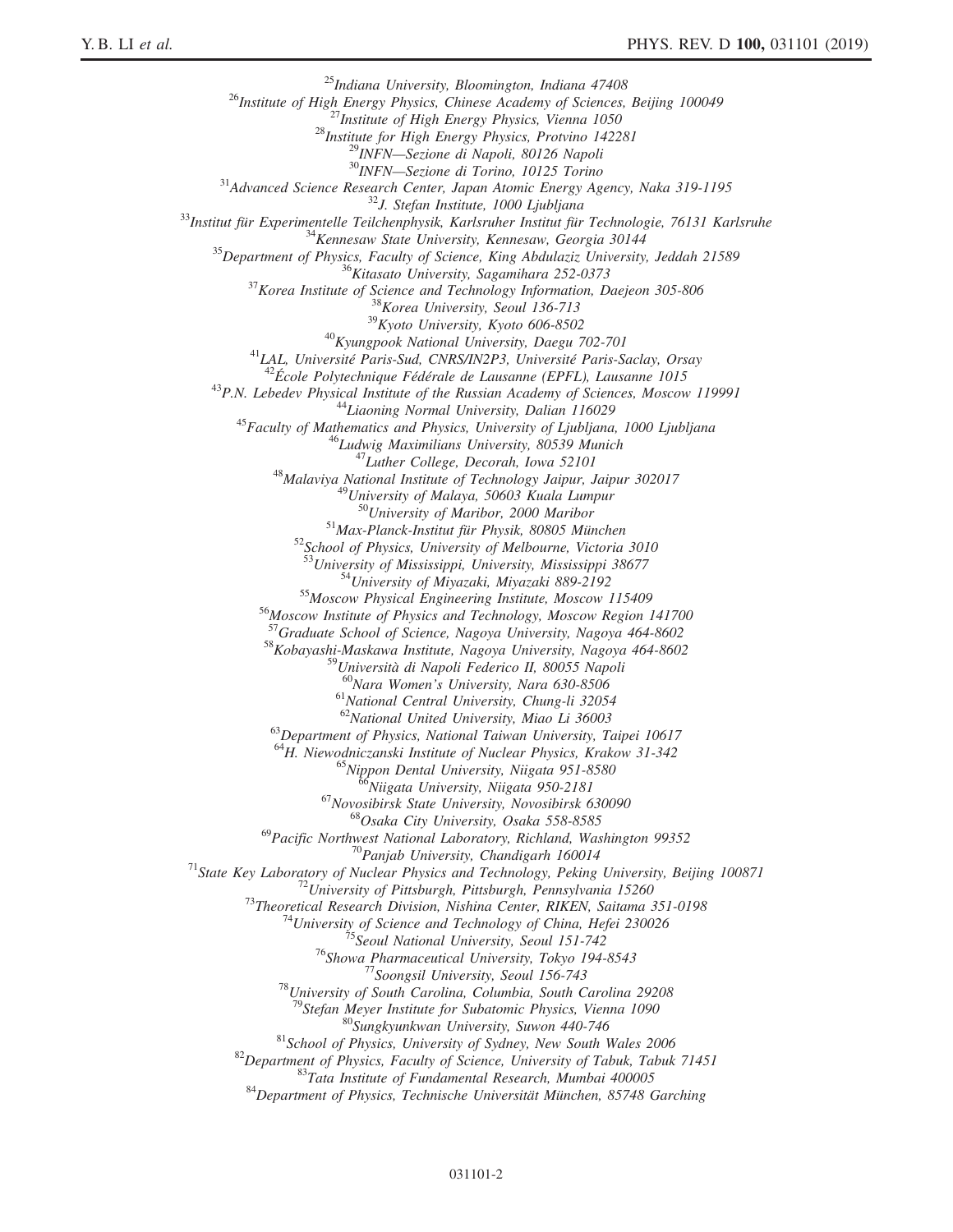<sup>85</sup>Toho University, Funabashi 274-8510<br><sup>86</sup>Department of Physics, Tohoku University, Sendai 980-8578<br><sup>87</sup>Earthquake Research Institute, University of Tokyo, Tokyo 113-0032<br><sup>88</sup>Department of Physics, University of Tokyo,

 $\bigcirc$ (Received 26 April 2019; revised manuscript received 1 July 2019; published 12 August 2019)

We present the first measurements of the absolute branching fractions of  $\Xi_c^+$  decays into  $\Xi^-\pi^+\pi^+$ and  $pK^-\pi^+$  final states. Our analysis is based on a data set of  $(772 \pm 11) \times 10^6$  BB pairs collected at the  $\Upsilon(4S)$  resonance with the Belle detector at the KEKB  $e^+e^-$  collider. We measure the absolute branching fraction of  $\bar{B}^0 \to \bar{\Lambda}_c^- \bar{\Xi}_c^+$  with the  $\Xi_c^+$  recoiling against  $\bar{\Lambda}_c^-$  in  $\bar{B}^0$  decays resulting in  $\mathcal{B}(\bar{B}^0 \to \bar{\Lambda}_c^- \Xi_c^+) = [1.16 \pm 0.42 \text{(stat.)} \pm 0.15 \text{(syst.)}] \times 10^{-3}$ . We then measure the product branching fractions  $\mathcal{B}(\bar{B}^0 \to \bar{\Lambda}_c^- \Xi_c^+) \mathcal{B}(\Xi_c^+ \to \Xi^- \pi^+ \pi^+)$  and  $\mathcal{B}(\bar{B}^0 \to \bar{\Lambda}_c^- \Xi_c^+) \mathcal{B}(\Xi_c^+ \to pK^- \pi^+)$ . Dividing these product branching fractions by  $\bar{B}^0 \to \bar{\Lambda}_c^- \Xi_c^+$  yields  $\mathcal{B}(\Xi_c^+ \to \Xi^- \pi^+ \pi^+) = [2.86 \pm 1.21 \text{(stat.)} \pm 0.38 \text{(syst.)}]\%$ and  $\mathcal{B}(\Xi_c^+\to pK^-\pi^+)$  = [0.45  $\pm$  0.21(stat.)  $\pm$  0.07(syst.)]%. Our result for  $\mathcal{B}(\Xi_c^+\to \Xi^-\pi^+\pi^+)$  can be combined with  $\Xi_c^+$  branching fractions measured relative to  $\Xi_c^+ \to \Xi^- \pi^+ \pi^+$  to set the absolute scale for many  $\Xi_c^+$  branching fractions.

DOI: [10.1103/PhysRevD.100.031101](https://doi.org/10.1103/PhysRevD.100.031101)

In recent decades there has been significant experimental progress on the measurements of the weak decays of charmed baryons [\[1\].](#page-6-0) However, given the limited knowledge of the large nonperturbative effects of quantum chromodynamics, it is difficult to reliably calculate the decay amplitudes of charmed baryons from first principles. Furthermore, in exclusive charmed-baryon decays the heavy quark expansion does not work. Hence experimental data are needed to extract the nonperturbative quantities in the decay amplitudes [2–[5\]](#page-6-1) and to provide important information to constrain phenomenological models of such decays [6–[13\].](#page-6-2)

During the past few years, Belle and BESIII have measured absolute branching fractions of the  $\Lambda_c^+$  and  $\Xi_c^0$ charmed baryons [14–[16\]](#page-6-3). However, the absolute branching fraction of the remaining member of the charmedbaryon SU(3) flavor antitriplet, the  $\Xi_c^+$ , has not been measured. Branching fractions of  $\Xi_c^+$  decays have been measured relative to the  $\Xi^-\pi^+\pi^+$  mode. A measurement of the absolute branching fraction  $\mathcal{B}(\Xi_c^+ \to \Xi^- \pi^+ \pi^+)$  is needed to infer the absolute branching fractions of other  $\Xi_c^+$  decays. The comparison of  $\Xi_c^+$  decays with those of  $\Lambda_c^+$ and  $\Xi_c^0$  can also provide an important test of SU(3) flavor symmetry [\[17\]](#page-6-4).

Along with the reference mode  $\Xi_c^+ \to \Xi^- \pi^+ \pi^+$ ,  $\Xi_c^+ \to$  $pK^-\pi^+$  is a particularly important decay mode as it is the one most often used to reconstruct  $\Xi_c^+$  candidates at hadron collider experiments, such as LHCb. For example, the decay has been used to study the properties of  $\Xi_b$  and to search for higher excited  $\Xi_b$  states via  $\Xi_b^0 \to \Xi_c^+ \pi^-$  [\[18,19\]](#page-6-5), to search for new  $\Omega_c^*$  states in the  $\Xi_c^+ K^-$  mode [\[20\],](#page-6-6) to measure the doubly charmed baryon via  $\Xi_{cc}^{++} \to \Xi_c^+ \pi^+$ [\[21\]](#page-6-7), as well as to measure the ratio of fragmentation fractions of  $b \to \Xi_b^0$  relative to  $b \to \Lambda_b^0$  [\[22,23\].](#page-6-8)

In experiments, the decay  $\Xi_c^+ \to pK^-\pi^+$  has been observed by the FOCUS and SELEX collaborations and the branching fraction ratio is measured to be  $\mathcal{B}(\Xi_c^+ \to \Xi_c^- \to \Xi_c^- \to \Xi_c^- \to \Xi_c^- \to \Xi_c^- \to \Xi_c^- \to \Xi_c^- \to \Xi_c^- \to \Xi_c^- \to \Xi_c^- \to \Xi_c^- \to \Xi_c^- \to \Xi_c^- \to \Xi_c^- \to \Xi_c^- \to \Xi_c^- \to \Xi_c^- \to \Xi_c^- \to \Xi_c^- \to \Xi_c^- \to \Xi_c^- \to \Xi_c^- \to \Xi_c^- \to \Xi_c^- \to \Xi_c^- \to \Xi_c^- \to \Xi_c^$  $pK^-\pi^+)/\mathcal{B}(\Xi_c^+\to \Xi^-\pi^+\pi^+) = 0.21 \pm 0.04$  [\[1,24](#page-6-0)–26]. A few models have been developed to predict the decay rates of  $\Xi_c^+$ . For example, the  $\mathcal{B}(\Xi_c^+ \to \Xi^- \pi^+ \pi^+)$  has been predicted to be  $(1.47 \pm 0.84)\%$  based on the SU(3) flavor symmetry [\[27\].](#page-6-9) Theory predicts  $\mathcal{B}(\Xi_c^+ \to pK^-\pi^+)$ to be  $(2.2 \pm 0.8)$ % based on the measured ratio  $\mathcal{B}(\Xi_c^+ \to \Xi_c)$  $p\bar{K}^{*0}/\mathcal{B}(\Xi_c^+\to pK^-\pi^+)$  and the U-spin symmetry that relates  $\Xi_c^+ \to p\bar{K}^{*0}$  and  $\Lambda_c^+ \to \Sigma^+ K^{*0}$  [\[23,28\].](#page-6-10) The decay  $\bar{B}^0 \to \bar{\Lambda}_c^- \Xi_c^+$ , which proceeds via a  $b \to c\bar{c}s$  transition, has been predicted to have a branching fraction of the order of  $10^{-3}$  [\[29\]](#page-6-11), but there has been no experimental measurement. The world average of the product branching fraction  $\mathcal{B}(\bar{B}^0 \to \bar{\Lambda}_c^- \Xi_c^+) \mathcal{B}(\Xi_c^+ \to \Xi^- \pi^+ \pi^+)$  is  $(1.8 \pm 1.8) \times 10^{-5}$ with large uncertainty [\[1,30,31\].](#page-6-0)

In this paper, we perform an analysis of  $\bar{B}^0 \to \bar{\Lambda}_c^- \Xi_c^+$ with  $\bar{\Lambda}_c^-$  reconstructed via its  $\bar{p}K^+\pi^-$  decay, and  $\Xi_c^+$ reconstructed both inclusively and exclusively via the

Published by the American Physical Society under the terms of the [Creative Commons Attribution 4.0 International](https://creativecommons.org/licenses/by/4.0/) license. Further distribution of this work must maintain attribution to the author(s) and the published article's title, journal citation, and DOI. Funded by SCOAP<sup>3</sup>.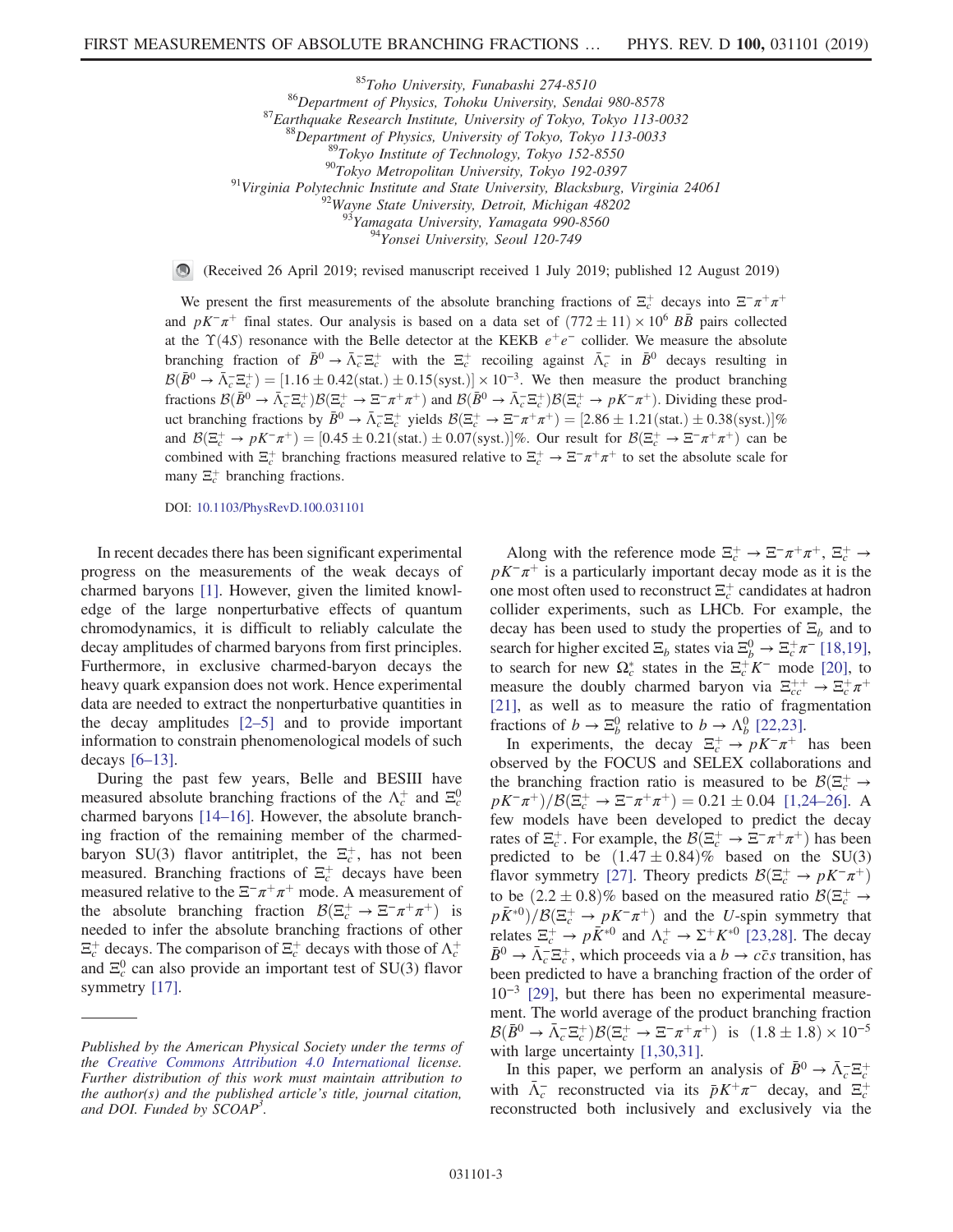decay modes  $\Xi^-\pi^+\pi^+$  and  $pK^-\pi^+$  [\[32\]](#page-6-12). We present first a measurement of the absolute branching fraction for  $\bar{B}^0 \rightarrow$  $\bar{\Lambda}_c^- \Xi_c^+$  using a missing-mass technique, which is explained below. For this analysis we fully reconstruct the tag-side  $B^0$ decay. We subsequently measure the product branching fractions  $\mathcal{B}(\bar{B}^0 \to \bar{\Lambda}_c^- \Xi_c^+) \mathcal{B}(\Xi_c^+ \to \Xi^- \pi^+ \pi^+)$  and  $\mathcal{B}(\bar{B}^0 \to \Xi^- \pi^+ \pi^+)$  $\bar{\Lambda}_c^- \Xi_c^+$ ) $\mathcal{B}(\Xi_c^+ \to pK^-\pi^+)$  without reconstructing the recoiling  $B^0$  decay in the event as the signal decays are fully reconstructed. Dividing these product branching fractions by the result for  $\mathcal{B}(\bar{B}^0 \to \bar{\Lambda}_c^- \Xi_c^+)$  yields the  $\mathcal{B}(\Xi_c^+ \to \Xi_c^-)$  $\Xi^- \pi^+ \pi^+$ ) and  $\mathcal{B}(\Xi_c^+ \to pK^- \pi^+).$ 

This analysis is based on the full data sample of 711  $fb^{-1}$ collected at the  $\Upsilon(4S)$  resonance by the Belle detector [\[33\]](#page-6-13) at the KEKB asymmetric-energy  $e^+e^-$  collider [\[34\].](#page-6-14) To determine detection efficiency and optimize signal event selections, *B* meson decay events are generated using EVTGEN [\[35\]](#page-6-15) and  $\Xi_c^+$  inclusive decays are generated using PYTHIA [\[36\]](#page-6-16). The events are then processed by a detector simulation based on GEANT3 [\[37\].](#page-6-17) Monte Carlo (MC) simulated samples of  $\Upsilon(4S) \rightarrow B\bar{B}$  events with  $B = B^{+}$ or  $B^0$ , and  $e^+e^- \rightarrow q\bar{q}$  events with  $q = u, d, s, c$  at a centeror  $B^{\circ}$ , and  $e^+e^- \rightarrow qq$  events with  $q = u, d, s, c$  at a center-<br>of-mass energy of  $\sqrt{s} = 10.58$  GeV are used to examine possible peaking backgrounds.

Selection of signal and  $\Lambda \to p\pi^-$  candidates uses well reconstructed tracks and particle identification as described in Ref. [\[38\]](#page-6-18). For the inclusive analysis of the  $\Xi_c^+$  decay, the tag-side  $B^0$  meson candidate,  $B^0_{\text{tag}}$ , is reconstructed using a neural network based on a full hadron-reconstruction algorithm [\[39\].](#page-6-19) Each  $B_{\text{tag}}^0$  candidate has an associated output value  $O_{NN}$  from the multivariate analysis, which ranges from 0 to 1. A candidate with larger  $O_{NN}$  is more likely to be a true  $B^0$  meson. If multiple  $B^0_{\text{tag}}$  candidates are found in an event, the candidate with the largest  $O_{NN}$  value is selected. To improve the purity of the  $B_{\text{tag}}^0$  sample, we require  $O_{NN} > 0.005$ ,  $M_{bc}^{tag} > 5.27 \text{ GeV}/c^2$ , and  $|\Delta E^{tag}| <$ 0.04 GeV, where the latter two intervals correspond to approximately 3 standard deviations,  $3\sigma$ .  $M_{\text{bc}}^{\text{tag}}$  and  $\Delta E^{\text{tag}}$ are defined as  $M_{bc}^{tag} \equiv \sqrt{E_{beam}^2 - (E_{beam}^2)}$ are defined as  $M_{bc}^{tag} \equiv \sqrt{E_{beam}^2 - (\sum_i \vec{p}_i^{tag})^2}$  and  $\Delta E^{tag} \equiv \sqrt{E_{beam}^2 - (m_e m_e)^2}$  $iE_i^{\text{tag}} - E_{\text{beam}}$ , where  $E_{\text{beam}} \equiv \sqrt{s/2}$  is the beam energy,  $(E_i^{\text{tag}}, \vec{p}_i^{\text{tag}})$  is the four-momentum of the  $B_{\text{tag}}^0$  daughter *i* in the  $e^+e^-$  center-of-mass system (c.m.s.).  $\bar{\Lambda}_c^- \rightarrow \bar{p}K^+\pi^$ candidates are selected using the same method as in Ref. [\[16\].](#page-6-20) A  $3\sigma \bar{\Lambda}_c^-$  signal region is defined by  $|M_{\bar{\Lambda}_{c}^{-}} - m_{\bar{\Lambda}_{c}^{-}}| < 10 \text{ MeV}/c^2$ . Here and throughout the text,  $M_i$  represents a measured invariant mass and  $m_i$  denotes the nominal mass of the particle  $i$  [\[1\]](#page-6-0).

The mass recoiling against the  $\bar{\Lambda}_c^-$  in  $\bar{B}^0 \to \bar{\Lambda}_c^- + X$  is The mass recoiling against the  $\Lambda_c^-$  in  $B^0 \to \Lambda_c^- + X$  is<br>calculated using  $M_{B_{\text{tag}}^0 \bar{\Lambda}_c^-}^{\text{recoil}} = \sqrt{(P_{\text{c.m.s.}} - P_{B_{\text{tag}}^0} - P_{\bar{\Lambda}_c^-})^2}$ . To improve the recoil-mass resolution we use  $M_{B_{\text{tag}}^0 \bar{A}_{\text{c}}^-}^{\text{rec}}$  $M_{B_{\text{tag}}^{0}\bar{\Lambda}_{c}^{-}}^{\text{recoil}} + M_{B_{\text{tag}}^{0}} - m_{B^{0}} + M_{\bar{\Lambda}_{c}^{-}} - m_{\bar{\Lambda}_{c}^{-}}$ . Here,  $P_{\text{c.m.s.}}, P_{B_{\text{tag}}^{0}}$ and  $P_{\bar{\Lambda}_{c}^{-}}$  are four-momenta of the initial  $e^{+}e^{-}$  system, the

<span id="page-3-0"></span>

FIG. 1. The distribution of  $M_{bc}^{tag}$  of the  $B_{tag}^0$  versus  $M_{\bar{\Lambda}_{c}^{-}}$ for selected  $\bar{B}^0 \to \bar{\Lambda}_c^- \Xi_c^+$  candidates with  $\Xi_c^+ \to$  anything and  $\bar{\Lambda}_c^- \to \bar{p} K^- \pi^+$  (left) and the fit to the  $M_{B_{\log}^0 \bar{\Lambda}_c^-}^{\text{rec}}$  distribution (right). The solid box shows the selected signal region. The blue dashed and red dash-dotted boxes define the  $M_{bc}^{tag}$  and  $M_{\bar{\Lambda}_{c}^{-}}$  sidebands described in the text. The points with error bars are the data in the signal box, the solid blue curve is the best fit, the dashed curve is the fitted background, the cyan shaded histogram is the normalized  $M_{bc}^{\text{tag}}$  and  $M_{\bar{\Lambda}_{c}^{-}}$  sidebands, the red open histogram is the sum of the MC-simulated contributions for  $e^+e^- \rightarrow q\bar{q}$ , and  $\Upsilon(4S) \rightarrow$  $B\bar{B}$  generic-decay backgrounds with the number of events normalized to the number of events from the normalized  $M_{bc}^{tag}$ and  $M_{\bar{\Lambda}_{c}^{-}}$  sidebands.

tagged  $B^0$  meson, and the reconstructed  $\bar{\Lambda}_c^-$  baryon, respectively.

Figure [1](#page-3-0) (left) shows the distribution of  $M_{bc}^{tag}$  of the  $B_{tag}^{0}$ candidates versus  $M_{\bar{\Lambda}_{c}^{-}}$  of the selected  $\bar{B}^{0} \to \tilde{\bar{\Lambda}}_{c}^{-} \Xi_{c}^{+}$  signal candidates after all selection requirements in the studied  $\Xi_c^+$ mass region of 2.4  $< M_{B_{\text{tag}}^{0.5} \bar{\Lambda}_{c}^{-}}^{\text{rec}} < 2.53 \text{ GeV}/c^2$ . Candidates  $\bar{B}^0 \to \bar{\Lambda}_c^- \Xi_c^+$  are observed in the signal region defined by the solid box. To check possible peaking backgrounds, we define  $M_{bc}^{\text{tag}}$  and  $M_{\bar{\Lambda}_{c}^{-}}$  sidebands, which are represented by the dashed and dash-dotted boxes. The normalized contribution of the  $M_{bc}^{\text{tag}}$  and  $M_{\bar{\Lambda}_{c}^{-}}$  sidebands is estimated as being half the number of events in the blue dashed boxes minus one fourth the number of events in the red dashdotted boxes. The  $M_{B_{\text{tag}}^0 \bar{\Lambda}_c^-}^{\text{rec}}$  distribution in the signal and the sideband boxes is shown in Fig. [1](#page-3-0) (right).

To extract the  $\Xi_c^+$  signal yields we perform an unbinned maximum likelihood fit to the  $M_{B_{\log}^{0} \bar{\Lambda}_{c}^{-}}^{rec}$  distribution. A double-Gaussian function with its parameters fixed to those from a fit to the MC-simulated signal distribution is used to model the  $\Xi_c^+$  signal shape and a first-order polynomial is used for the background shape since we find no peaking background in the  $M_{bc}^{\text{tag}}$  and  $M_{\bar{\Lambda}_{c}^{-}}$  sideband events. For all the fits described in this paper, the signal and background yields, and the parameters of the background shape are left free. The fit results are shown in Fig. [1](#page-3-0) (right).

The fitted number of  $\Xi_c^+$  signal events is  $N_{\Xi_c^+} = 18.8 \pm 6.8$ . This corresponds to a statistical signifi- $N_{\Xi_c^+} = 18.8 \pm 0.8$ . This corresponds to a statistical significance of 3.2 $\sigma$  estimated using  $\sqrt{-2 \ln(\mathcal{L}_0/\mathcal{L}_{\text{max}})}$ , where  $\mathcal{L}_0$ and  $\mathcal{L}_{\text{max}}$  are the maximum likelihood values of the fits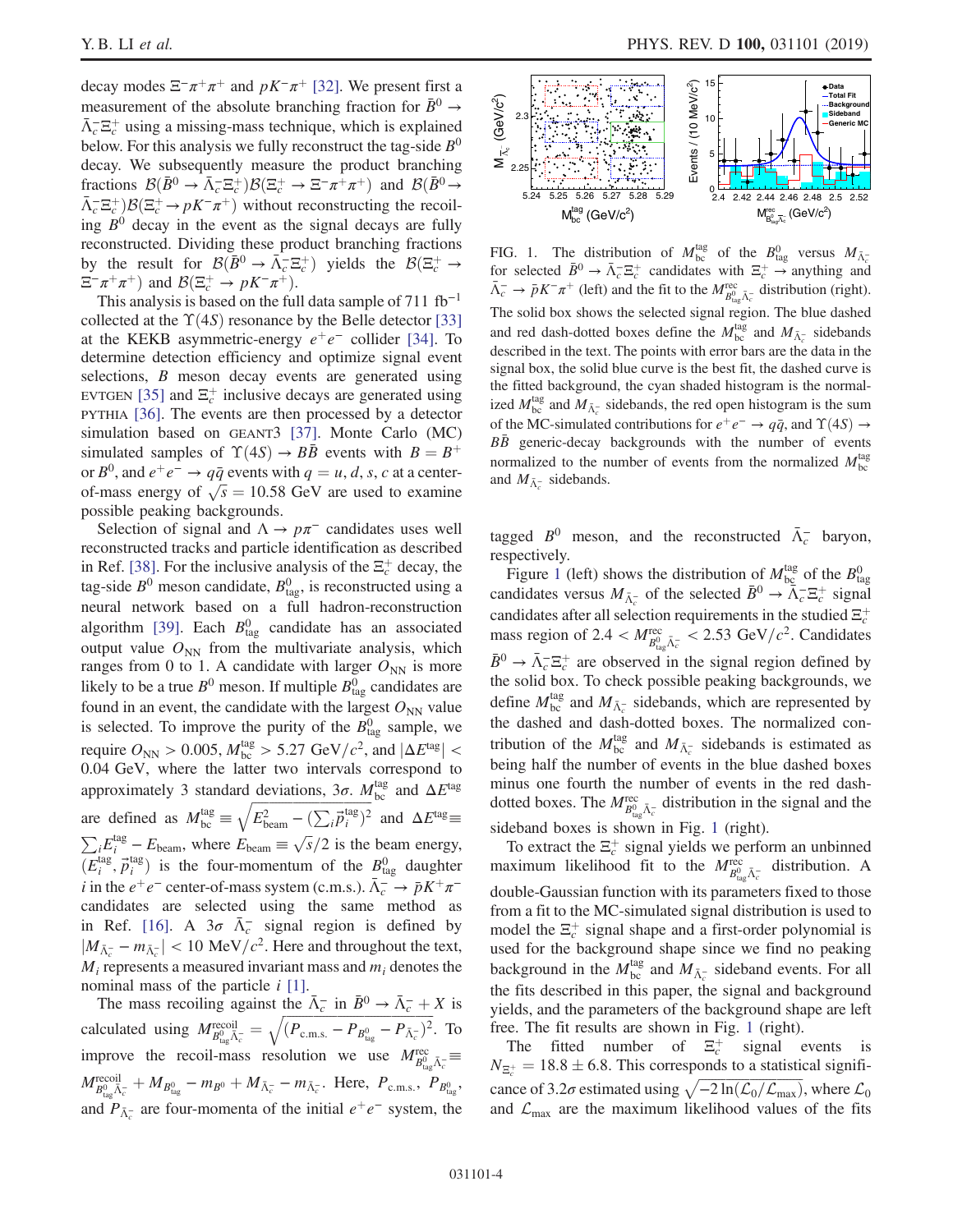<span id="page-4-0"></span>

FIG. 2. The distributions of (a)  $M_{\Xi_c^+}$  versus  $M_{\bar{\Lambda}_c^-}$ , and the fits to the (b)  $M_{bc}$  and (c)  $\Delta E$  distributions of the selected  $\bar{B}^0 \to \bar{\Lambda}_c^- \Xi_c^+$ candidates for (b1-c1) the  $\Xi_c^+ \to \Xi^- \overline{\pi}^+ \pi^+$  and (b2-c2) the  $\Xi_c^+ \to pK^-\pi^+$  decay modes. In plots (a1-a2), the central solid boxes are the signal regions, and the red dash-dotted and blue dashed boxes show the  $M_{\bar{\alpha}^+}$  and  $M_{\bar{\Lambda}^-_c}$  sidebands used to estimate of the backgrounds (see text). The dots with error bars are the data, the blue solid curves represent the best fits, and the dashed curves represent the fit background contributions. The shaded histograms are the normalized as in the text  $M_{\Xi_c^+}$  and  $M_{\bar{\Lambda}_c^-}$  sidebands, the red open histograms represent the generic background described in the caption of Fig. [1.](#page-3-0)

without and with a signal component, respectively. The signal significance becomes  $3.1\sigma$  once we convolve the likelihood with a Gaussian function whose width equals the total systematic uncertainty. The signal significance found using alternative fits to the  $M_{B_{\text{tag}}^{0.5}\bar{\Lambda}_{c}}^{\text{rec}}$ distribution as described in the section on systematic uncertainties, is greater than  $3.0\sigma$  in all cases. The branching fraction is

$$
\mathcal{B}(\bar{B}^0 \to \bar{\Lambda}_c^- \Xi_c^+) = N_{\Xi_c^+} / [2N_{\bar{B}^0} \varepsilon_{\text{inc}} \mathcal{B}(\bar{\Lambda}_c^- \to \bar{p} K^+ \pi^-)]
$$
  
= [1.16 \pm 0.42(stat.)] \times 10^{-3},

where  $N_{\bar{B}^0} = N_{\Upsilon(4S)} \mathcal{B}(\Upsilon(4S) \rightarrow B^0 \bar{B}^0)$ ,  $N_{\Upsilon(4S)}$  is the number of  $\Upsilon(4S)$  events, and  $\mathcal{B}(\Upsilon(4S) \rightarrow B^0 \overline{B}{}^0) = 0.486$  [\[1\]](#page-6-0). The reconstruction efficiency,  $\varepsilon_{\text{inc}}$ , is obtained from the MC simulation. The  $\mathcal{B}(\bar{\Lambda}_{c}^{-} \to \bar{p}K^{+}\pi^{-})$  is taken from Ref. [\[1\]](#page-6-0).

For the analysis of the exclusive  $\Xi_c^+$  decays, we reconstruct  $\Xi_c^+$  from  $\Xi^- \pi^+ \pi^+$  with  $\Xi^- \to \Lambda \pi^- (\Lambda \to p \pi^-)$  and  $\Xi^-$  →  $pK^-\pi^+$  modes, with no  $B_{\text{tag}}^0$ . The daughters of the  $\bar{B}^0$ ,  $\Xi_c^+$ , and  $\Xi^-$  candidates are fit to common vertices. If there is more than one  $\bar{B}^0$  candidate in an event, the one with the smallest  $\chi^2_{\text{vertex}}/n.d.f.$  from the  $\bar{B}^0$  vertex fit is selected. The requirements of  $\chi^2_{\text{vertex}}/n.d.f. < 50$ , 15, and 15 are applied to reconstructed  $\bar{B}^0$ ,  $\Xi_c^+$ , and  $\Xi^-$  candidates, respectively, with selection efficiencies above 96%, 95%, and 95%.  $\Xi^-$  and  $\Xi_c^+$  signals are defined as  $|M_{\Xi^-} - m_{\Xi^-}|$  < 10 MeV/ $c^2$  and  $|M_{\Xi_c^+} - m_{\Xi_c^+}| < 20$  MeV/ $c^2$  corresponding to about  $3\sigma$ . The  $\bar{\Lambda}_{c}^{-}$  signal interval is the same as in the

inclusive analysis of  $\Xi_c^+$  decays.  $\bar{B}^0$  signal candidates are identified using the beam-constrained mass  $M_{bc}$  and the energy difference  $\Delta E$ . Here,  $M_{bc}$  and  $\Delta E$  are defined as  $M_{\rm bc}^{\rm tag}$  and  $\Delta E^{\rm tag}$  above, but calculated using the momenta of the signal candidate tracks directly.

After the event selections, the distributions of  $M_{\Xi_c^+}$ versus  $M_{\bar{\Lambda}_{c}^{-}}$  in the  $\bar{B}^{0}$  signal region defined by  $|\Delta E| <$ 0.03 GeV and  $M_{bc} > 5.27 \text{ GeV}/c^2$  corresponding to about  $3\sigma$  are shown in Figs. [2\(a1\)](#page-4-0) and [2\(a2\).](#page-4-0) The central solid boxes are the  $\Xi_c^+$  and  $\bar{\Lambda}_c^-$  signal regions. The backgrounds from non- $\Xi_c^+$  and non- $\bar{\Lambda}_c^-$  events are estimated with the  $M_{\bar{\Delta}_{c}^+}$  and  $M_{\bar{\Delta}_{c}^-}$  sidebands, represented by the dashed and dash-dotted boxes in Figs. [2\(a1\)](#page-4-0) and [2\(a2\).](#page-4-0) The normalized contributions from the  $M_{\Xi_c^+}$  and  $M_{\bar{\Lambda}_c^-}$  sidebands are estimated using half the number of events in the blue dashed boxes minus one fourth the number of events in the red dash-dotted boxes. Figure [2](#page-4-0) shows the  $M_{bc}$  and  $\Delta E$ distributions in the  $\Xi_c^+$  and  $\bar{\Lambda}_c^-$  signal regions from the selected  $\bar{B}^0 \to \bar{\Lambda}_c^- \Xi_c^+$  candidates with  $\Xi_c^+ \to \Xi^- \pi^+ \pi^+$ (b1-c1) and  $\Xi_c^+ \to pK^-\pi^+$  (b2-c2) decay modes.

We perform a two-dimensional (2D) maximum likelihood fit to the  $M_{bc}$  and  $\Delta E$  distributions to extract the number of  $\bar{B}^0 \to \bar{\Lambda}_c^- \Xi_c^+$  signal events with  $\Xi_c^+ \to \Xi^- \pi^+ \pi^+ / pK^- \pi^+$ . For the  $M_{bc}$  distribution, the signal shape is modeled using a Gaussian function and the background is described using an ARGUS function [\[40\]](#page-7-0). For the  $\Delta E$  distribution, the signal shape is a double Gaussian and the background is a first-order polynomial. All shape parameters of the signal functions are fixed to the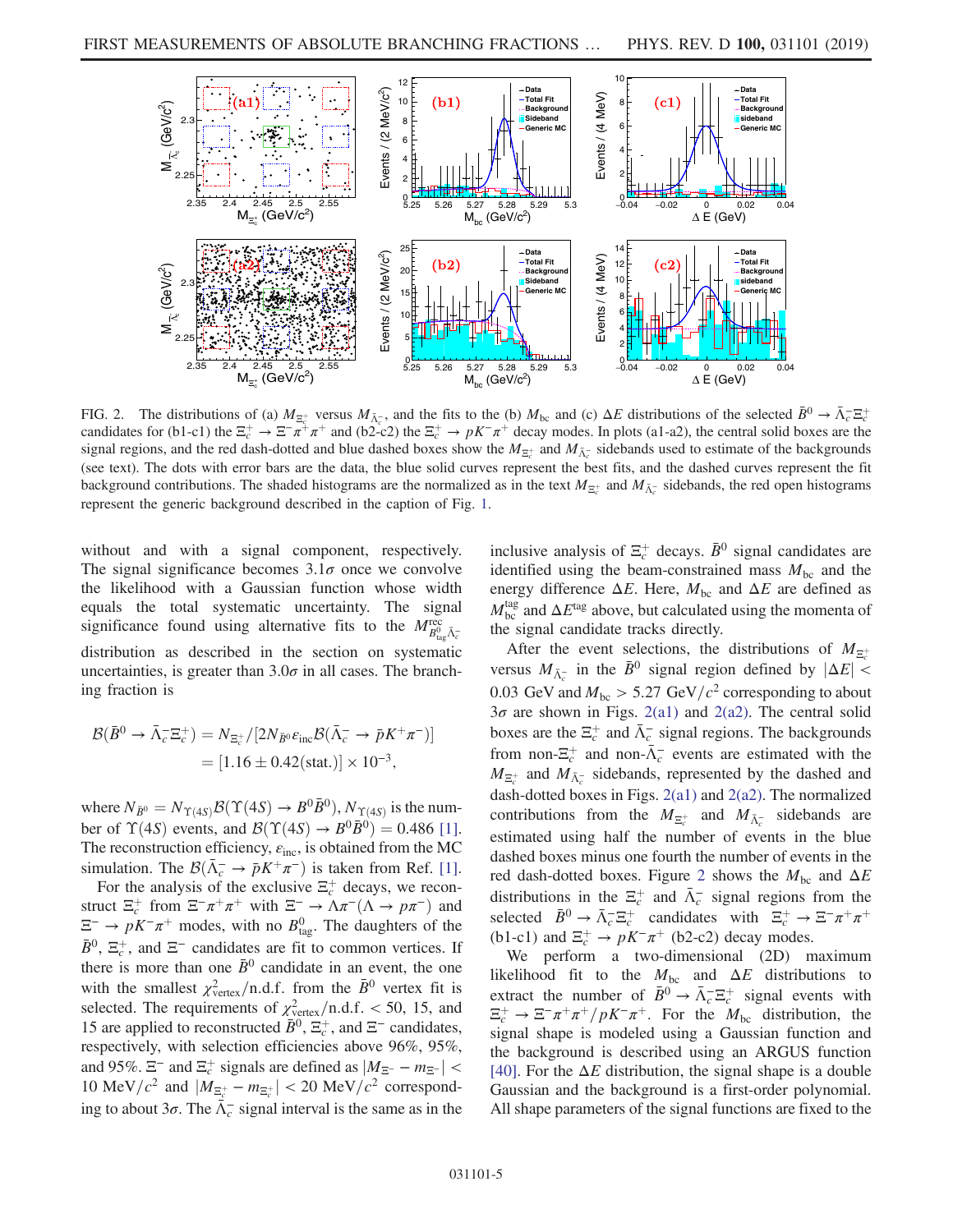| Observable                                                                                        | Efficiency | Fit  | $\Lambda_c$ decays | $B_{\text{tag}}$ | $N_{\bar{R}^0}$ | Sum  | Measured value                            |
|---------------------------------------------------------------------------------------------------|------------|------|--------------------|------------------|-----------------|------|-------------------------------------------|
| $\mathcal{B}(\bar{B}^0 \to \bar{\Lambda}_c^- \Xi_c^+)$                                            | 3.66       | 10.3 | 5.3                | 4.5              | 1.82            | 13.1 | $(1.16 \pm 0.42 \pm 0.15) \times 10^{-3}$ |
| $\mathcal{B}(\bar{B}^0 \to \bar{\Lambda}_c^- \Xi_c^+) \mathcal{B}(\Xi_c^+ \to \Xi^- \pi^+ \pi^+)$ | 6.24       | 5.61 | 5.3                | $\cdots$         | 1.82            | 10.1 | $(3.32 \pm 0.74 \pm 0.33) \times 10^{-5}$ |
| $\mathcal{B}(\bar{B}^0 \to \bar{\Lambda}_c^- \Xi_c^+) \mathcal{B}(\Xi_c^+ \to pK^-\pi^+)$         | 7.32       | 9.53 | 5.3                | $\cdots$         | 1.82            | 13.3 | $(5.27 \pm 1.51 \pm 0.69) \times 10^{-6}$ |
| $\mathcal{B}(\Xi_c^+\to \Xi^-\pi^+\pi^+)$                                                         | 4.23       | 11.7 | $\cdots$           | 4.5              | $\cdots$        | 13.2 | $(2.86 \pm 1.21 \pm 0.38)\%$              |
| $\mathcal{B}(\Xi_c^+\to pK^-\pi^+)$                                                               | 3.66       | 14.0 | $\cdots$           | 4.5              | $\cdots$        | 15.2 | $(0.45 \pm 0.21 \pm 0.07)\%$              |
| $\mathcal{B}(\Xi_c^+\to pK^-\pi^+)/\mathcal{B}(\Xi_c^+\to \Xi^-\pi^+\pi^+)$                       | 4.90       | 11.0 | $\cdots$           | $\cdots$         | $\cdots$        | 12.0 | $0.16 \pm 0.06 \pm 0.02$                  |

<span id="page-5-0"></span>TABLE I. Summary of the measured  $\Xi_c^+$  branching fractions and ratio (last column), and the corresponding systematic uncertainties in %. For the branching fractions and ratio, the first uncertainties are statistical and the second are systematic.

values obtained from the fits to the MC simulated signal distributions. The fit results are shown in Fig. [2](#page-4-0).

The signal yields are  $N_{\Xi^-\pi^+\pi^+} = 24.2 \pm 5.4$  (6.9 $\sigma$ ) significance and  $6.8\sigma$  with systematic uncertainties included) and  $N_{pK^-\pi^+} = 24.0 \pm 6.9$  (4.5 $\sigma$  significance and  $4.4\sigma$  with systematic uncertainties included). We use the efficiencies from MC simulations to measure  $\mathcal{B}(\bar{B}^0 \rightarrow \bar{\Lambda}_c^- \Xi_c^+) \mathcal{B}(\Xi_c^+ \rightarrow \Xi^- \pi^+ \pi^+)$  and  $\mathcal{B}(\bar{B}^0 \rightarrow$  $\bar{\Lambda}_c^- \Xi_c^+$ ) $\mathcal{B}(\Xi_c^+ \to pK^-\pi^+)$  as [3.32  $\pm$  0.74(stat.)]  $\times$  10<sup>-5</sup> and  $[5.27 \pm 1.51(stat.)] \times 10^{-6}$ , respectively.

We divide the above product branching fractions by the value of  $\mathcal{B}(\bar{B}^0 \to \bar{\Lambda}_c^- \Xi_c^+)$  and for the first time measure  $B(\Xi_c^+ \to \Xi^- \pi^+ \pi^+), \quad B(\Xi_c^+ \to pK^-\pi^+),$  and the ratio between them. These are listed in Table [I.](#page-5-0)

There are several sources of systematic uncertainties in the branching fraction measurements. The uncertainties related to reconstruction efficiency include those for tracking efficiency (0.35% per track), particle identification efficiency (0.9% per kaon, 0.9% per pion, and 3.3% per proton), as well as  $\Lambda$  reconstruction efficiency (3.0% per Λ [\[41\]](#page-7-1)). We assume these reconstruction-efficiency-related uncertainties are independent and sum them in quadrature. We estimate the systematic uncertainties associated with the fitting procedures by changing the order of the background polynomial, the range of the fit, and by enlarging the mass resolution by 10%. The observed deviations from the nominal fit results are taken as systematic uncertainties. The uncertainty on  $\mathcal{B}(\bar{\Lambda}_c^- \to \bar{p}K^+\pi^-)$  is taken from Ref. [\[1\].](#page-6-0) The uncertainty due to the  $B^0$  tagging efficiency is 4.5% [\[42\].](#page-7-2) A relative systematic uncertainty on  $\mathcal{B}(\Upsilon(4S) \rightarrow B^0 \bar{B}^0)$  is 1.23% [\[1\]](#page-6-0). The systematic uncertainty on  $N_{\Upsilon(4S)}$  is 1.37% [\[43\]](#page-7-3). For the  $\Xi_c^+$  branching fractions and the corresponding ratio, some common systematic uncertainties, including tracking, particle identification,  $\bar{\Lambda}_c^-$  decay branching fraction,  $\Lambda$  selection, and the total number of  $B\bar{B}$  pairs, cancel. We summarize the sources of systematic uncertainties in Table [I,](#page-5-0) assume them to be independent, and add them in quadrature to obtain the total systematic uncertainties.

We report the first measurements of the absolute branching fractions:

$$
\mathcal{B}(\Xi_c^+ \to \Xi^- \pi^+ \pi^+) = (2.86 \pm 1.21 \pm 0.38)\%,
$$
  

$$
\mathcal{B}(\Xi_c^+ \to pK^- \pi^+) = (0.45 \pm 0.21 \pm 0.07)\%,
$$

where the first uncertainties are statistical and the second systematic. The measured  $\mathcal{B}(\Xi_c^+ \to \Xi^- \pi^+ \pi^+)$  value is consistent with the theoretical prediction within uncertain-ties [\[27\].](#page-6-9) The measured central value of  $\mathcal{B}(\Xi_c^+ \to pK^-\pi^+)$ is smaller than that of the theoretical predictions [\[23,28\]](#page-6-10), perhaps indicating a large U-spin symmetry breaking effect in the singly-Cabibbo-suppressed charmed-baryon decays. The branching fraction  $\mathcal{B}(\bar{B}^0 \to \bar{\Lambda}_c^- \Xi_c^+)$  is measured for the first time to be  $[1.16 \pm 0.42 \text{(stat.)} \pm 0.15 \text{(syst.)}] \times 10^{-3}$ and agrees well with that of  $B^- \to \bar{\Lambda}_c^- \Xi_c^0$  [\[16\]](#page-6-20) which is consistent with the expectation from isospin symmetry. The product branching fractions are

$$
\mathcal{B}(\bar{B}^0 \to \bar{\Lambda}_c^- \Xi_c^+) \mathcal{B}(\Xi_c^+ \to \Xi^- \pi^+ \pi^+)
$$
  
= (3.32 \pm 0.74 \pm 0.33) \times 10^{-5},  

$$
\mathcal{B}(\bar{B}^0 \to \bar{\Lambda}_c^- \Xi_c^+) \mathcal{B}(\Xi_c^+ \to pK^- \pi^+)
$$
  
= (5.27 \pm 1.51 \pm 0.69) \times 10^{-6}.

The first of these branching fraction measurements is consistent with previous measurements, with improved precision, and supersedes the Belle measurement [\[30\]](#page-6-21). The ratio  $\mathcal{B}(\Xi_c^+ \to pK^-\pi^+)/\mathcal{B}(\Xi_c^+ \to \Xi^-\pi^+\pi^+)$  is measured to be  $0.16 \pm 0.06$  (stat.)  $\pm 0.02$  (syst.), which is consistent with world-average value of  $0.21 \pm 0.04$  [\[1\]](#page-6-0) within uncertainties. Our measured  $\Xi_c^+$  branching fractions, e.g., for  $\Xi_c^+ \to \Xi^- \pi^+ \pi^+$ , can be combined with  $\Xi_c^+$  branching fractions measured relative to  $\Xi_c^+ \to \Xi^- \pi^+ \pi^+$  to yield other absolute  $\Xi_c^+$  branching fractions.

In summary, based on  $(772 \pm 11) \times 10^6$  BB pairs collected at the  $\Upsilon(4S)$  resonance with the Belle detector, we perform an analysis of  $\bar{B}^0 \to \bar{\Lambda}_c^- \Xi_c^+$  inclusively using a hadronic B-tagging method based on a full reconstruction algorithm [\[39\]](#page-6-19), and exclusively with  $\Xi_c^+$  decays into  $\Xi^-\pi^+\pi^+$  and  $pK^-\pi^+$  final states. These are the first measurements of the absolute branching fractions  $\mathcal{B}(\Xi_c^+ \to \Xi_c^- \to \Xi_c^- \to \Xi_c^- \to \Xi_c^- \to \Xi_c^- \to \Xi_c^- \to \Xi_c^- \to \Xi_c^- \to \Xi_c^- \to \Xi_c^- \to \Xi_c^- \to \Xi_c^- \to \Xi_c^- \to \Xi_c^- \to \Xi_c^- \to \Xi_c^- \to \Xi_c^- \to \Xi_c^- \to \Xi_c^- \to \Xi_c^- \to \Xi_c^- \to \Xi_c^- \to \Xi_c^- \to \Xi_c^- \to \Xi_c^- \to \Xi_c^- \to \Xi$  $\Xi^- \pi^+ \pi^+$ ) and  $\mathcal{B}(\Xi_c^+ \to pK^- \pi^+)$ .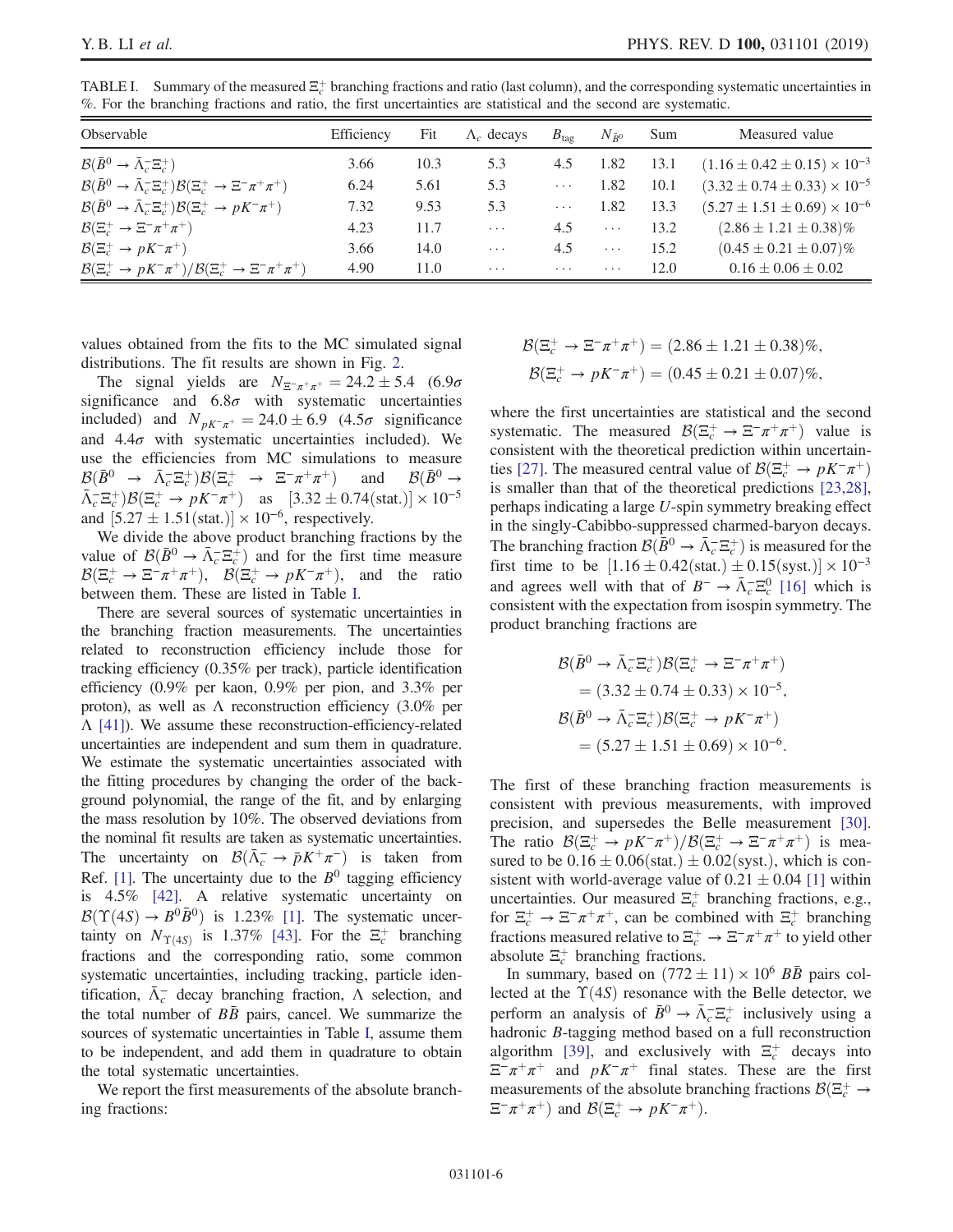## ACKNOWLEDGMENTS

We thank Professor Fu-sheng Yu for useful discussions and comments. We thank the KEKB group for excellent operation of the accelerator; the KEK cryogenics group for efficient solenoid operations; and the KEK computer group, the NII, and PNNL/EMSL for valuable computing and SINET5 network support. We acknowledge support from MEXT, JSPS and Nagoya's the Tau-Lepton Physics Research Center (TLPRC) (Japan); ARC (Australia); FWF (Austria); National Natural Science Foundation of China (NSFC) under Contracts No. 11475187, No. 11521505, No. 11575017, No. 11761141009, and the Chinese Academy of Science Center for Excellence in Particle Physics (CCEPP) (China); MSMT (Czechia); the CarlZeiss Foundation (CZF), DFG, the Excellence Cluster Universe (EXC153), and the VolkswagenStiftung (VS) (Germany); DST (India); INFN (Italy); MOE, MSIP, NRF, RSRI, Foreign Large-size Research Facility Application Supporting project (FLRFAS) project and GSDC of KISTI and Korea Research Environment Open Network (KREONET)/Global Ring Network for Advanced Application Development (GLORIAD)(Korea); MNiSW and NCN (Poland); Ministry of Science and Higher Education of the Russian Federation (MSHE), Grant No. 14.W03.31.0026 (Russia); ARRS (Slovenia); IKERBASQUE (Spain); SNSF (Switzerland); MOE and MOST (Taiwan); and DOE and NSF (USA).

- <span id="page-6-0"></span>[1] M. Tanabashi et al. (Particle Data Group), [Phys. Rev. D](https://doi.org/10.1103/PhysRevD.98.030001) 98, [030001 \(2018\).](https://doi.org/10.1103/PhysRevD.98.030001)
- <span id="page-6-1"></span>[2] B. Bhattacharya and J. L. Rosner, [Phys. Rev. D](https://doi.org/10.1103/PhysRevD.77.114020) 77, 114020 [\(2008\).](https://doi.org/10.1103/PhysRevD.77.114020)
- [3] H. Y. Cheng and C. W. Chiang, [Phys. Rev. D](https://doi.org/10.1103/PhysRevD.81.074021) 81, 074021 [\(2010\).](https://doi.org/10.1103/PhysRevD.81.074021)
- [4] H. N. Li, C. D. Lü, and F. S. Yu, [Phys. Rev. D](https://doi.org/10.1103/PhysRevD.86.036012) 86, 036012 [\(2012\).](https://doi.org/10.1103/PhysRevD.86.036012)
- [5] S. Müller, U. Nierste, and S. Schacht, [Phys. Rev. D](https://doi.org/10.1103/PhysRevD.92.014004) 92, [014004 \(2015\).](https://doi.org/10.1103/PhysRevD.92.014004)
- <span id="page-6-2"></span>[6] J. G. Körner, G. Krämer, and J. Wilrodt, [Z. Phys. C](https://doi.org/10.1007/BF01474126) 2, 117 [\(1979\).](https://doi.org/10.1007/BF01474126)
- [7] T. Uppal, R. C. Verma, and M. P. Khanna, [Phys. Rev. D](https://doi.org/10.1103/PhysRevD.49.3417) 49, [3417 \(1994\)](https://doi.org/10.1103/PhysRevD.49.3417).
- [8] G. Kaur and M. P. Khanna, [Phys. Rev. D](https://doi.org/10.1103/PhysRevD.44.182) 44, 182 (1991).
- [9] Q. P. Xu and A. N. Kamal, [Phys. Rev. D](https://doi.org/10.1103/PhysRevD.46.270) 46, 270 (1992).
- [10] P. Zencykowski, [Phys. Rev. D](https://doi.org/10.1103/PhysRevD.50.402) **50**, 402 (1994).
- [11] J. G. Körner and G. Krämer, Z. Phys. C **55**[, 659 \(1992\).](https://doi.org/10.1007/BF01561305)
- [12] H. Y. Cheng and B. Tseng, Phys. Rev. D 46[, 1042 \(1992\)](https://doi.org/10.1103/PhysRevD.46.1042); Erratum 55[, 1697 \(1997\)](https://doi.org/10.1103/PhysRevD.55.1697).
- <span id="page-6-3"></span>[13] H. Y. Cheng and B. Tseng, Phys. Rev. D 48[, 4188 \(1993\).](https://doi.org/10.1103/PhysRevD.48.4188)
- [14] A. Zupanc *et al.* (Belle Collaboration), [Phys. Rev. Lett.](https://doi.org/10.1103/PhysRevLett.113.042002) 113, [042002 \(2014\).](https://doi.org/10.1103/PhysRevLett.113.042002)
- [15] M. Ablikim et al. (BESIII Collaboration), [Phys. Rev. Lett.](https://doi.org/10.1103/PhysRevLett.116.052001) 116[, 052001 \(2016\).](https://doi.org/10.1103/PhysRevLett.116.052001)
- <span id="page-6-20"></span>[16] Y. B. Li et al. (Belle Collaboration), [Phys. Rev. Lett.](https://doi.org/10.1103/PhysRevLett.122.082001) 122, [082001 \(2019\).](https://doi.org/10.1103/PhysRevLett.122.082001)
- <span id="page-6-5"></span><span id="page-6-4"></span>[17] M. J. Savage and R. P. Springer, Phys. Rev. D 42[, 1527 \(1990\).](https://doi.org/10.1103/PhysRevD.42.1527)
- [18] R. Aaij et al. (LHCb Collaboration), [Phys. Rev. Lett.](https://doi.org/10.1103/PhysRevLett.121.162002) 121, [162002 \(2018\).](https://doi.org/10.1103/PhysRevLett.121.162002)
- [19] R. Aaij et al. (LHCb Collaboration), [Phys. Rev. Lett.](https://doi.org/10.1103/PhysRevLett.121.072002) 121, [072002 \(2018\).](https://doi.org/10.1103/PhysRevLett.121.072002)
- <span id="page-6-6"></span>[20] R. Aaij et al. (LHCb Collaboration), [Phys. Rev. Lett.](https://doi.org/10.1103/PhysRevLett.118.182001) 118, [182001 \(2017\).](https://doi.org/10.1103/PhysRevLett.118.182001)
- <span id="page-6-7"></span>[21] R. Aaij et al. (LHCb Collaboration), [Phys. Rev. Lett.](https://doi.org/10.1103/PhysRevLett.121.162002) 121, [162002 \(2018\).](https://doi.org/10.1103/PhysRevLett.121.162002)
- <span id="page-6-8"></span>[22] R. Aaij et al. (LHCb Collaboration), [Phys. Rev. Lett.](https://doi.org/10.1103/PhysRevLett.113.032001) 113, [032001 \(2014\).](https://doi.org/10.1103/PhysRevLett.113.032001)
- <span id="page-6-10"></span>[23] H. Y. Jiang and F. S. Yu, [Eur. Phys. J. C](https://doi.org/10.1140/epjc/s10052-018-5704-5) **78**, 224 (2018).
- [24] S. Y. Jun et al. (SELEX Collaboration), [Phys. Rev. Lett.](https://doi.org/10.1103/PhysRevLett.84.1857) 84, [1857 \(2000\)](https://doi.org/10.1103/PhysRevLett.84.1857).
- [25] J. M. Link et al. (FOCUS Collaboration), [Phys. Lett. B](https://doi.org/10.1016/S0370-2693(01)00590-1) 512, [277 \(2001\)](https://doi.org/10.1016/S0370-2693(01)00590-1).
- [26] E. Vazquez-Jauregui et al. (SELEX Collaboration), [Phys.](https://doi.org/10.1016/j.physletb.2008.07.072) Lett. B 666[, 299 \(2008\).](https://doi.org/10.1016/j.physletb.2008.07.072)
- <span id="page-6-9"></span>[27] C. Q. Geng, Y. K. Hsiao, C. W. Liu, and T. H. Tsai, [Phys.](https://doi.org/10.1103/PhysRevD.97.073006) Rev. D 97[, 073006 \(2018\)](https://doi.org/10.1103/PhysRevD.97.073006).
- [28] F. S. Yu, H.-Y. Jiang, R.-H. Li, C.-D. Lü, W. Wang, and Z.-X. Zhao, Chin. Phys. C 42[, 051001 \(2018\).](https://doi.org/10.1088/1674-1137/42/5/051001)
- <span id="page-6-11"></span>[29] H. Y. Cheng, C. K. Chua, and S. Y. Tsai, [Phys. Rev. D](https://doi.org/10.1103/PhysRevD.73.074015) 73, [074015 \(2006\).](https://doi.org/10.1103/PhysRevD.73.074015)
- <span id="page-6-21"></span>[30] R. Chistov et al. (Belle Collaboration), [Phys. Rev. D](https://doi.org/10.1103/PhysRevD.74.111105) 74, [111105 \(2006\).](https://doi.org/10.1103/PhysRevD.74.111105)
- [31] B. Aubert et al. (BABAR Collaboration), [Phys. Rev. D](https://doi.org/10.1103/PhysRevD.77.031101) 77, [031101 \(2008\).](https://doi.org/10.1103/PhysRevD.77.031101)
- <span id="page-6-12"></span>[32] Inclusion of charge-conjugate states is implicit unless otherwise stated.
- <span id="page-6-13"></span>[33] A. Abashian et al. (Belle Collaboration), [Nucl. Instrum.](https://doi.org/10.1016/S0168-9002(01)02013-7) [Methods Phys. Res., Sect. A](https://doi.org/10.1016/S0168-9002(01)02013-7) 479, 117 (2002); also, see the detector section in J. Brodzicka et al., [Prog. Theor. Exp.](https://doi.org/10.1093/ptep/pts072) Phys. (2012[\), 04D001 \(2012\).](https://doi.org/10.1093/ptep/pts072)
- <span id="page-6-14"></span>[34] S. Kurokawa and E. Kikutani, [Nucl. Instrum. Methods](https://doi.org/10.1016/S0168-9002(02)01771-0) [Phys. Res., Sect. A](https://doi.org/10.1016/S0168-9002(02)01771-0) 499, 1 (2003), and other papers included in this volume; T. Abe et al., Prog. Theor. Exp. Phys. 2013, 03A001 (2013) and following articles up to 03A011.
- <span id="page-6-15"></span>[35] D. J. Lange, [Nucl. Instrum. Methods Phys. Res., Sect. A](https://doi.org/10.1016/S0168-9002(01)00089-4) 462[, 152 \(2001\)](https://doi.org/10.1016/S0168-9002(01)00089-4).
- <span id="page-6-16"></span>[36] T. Sjöstrand, P. Edén, C. Friberg, L. Lönnblad, G. Miu, S. Mrenna, and E. Norrbin, [Comput. Phys. Commun.](https://doi.org/10.1016/S0010-4655(00)00236-8) 135, 238 [\(2001\).](https://doi.org/10.1016/S0010-4655(00)00236-8)
- <span id="page-6-18"></span><span id="page-6-17"></span>[37] R. Brun et al., CERN Report No. DD/EE/84-1, 1984.
- [38] Y. B. Li et al. (Belle Collaboration), [Eur. Phys. J. C](https://doi.org/10.1140/epjc/s10052-018-6425-5) 78, 928 [\(2018\).](https://doi.org/10.1140/epjc/s10052-018-6425-5)
- <span id="page-6-19"></span>[39] M. Feindt, F. Keller, M. Kreps, T. Kuhr, S. Neubauer, D. Zander, and A. Zupanc, [Nucl. Instrum. Methods Phys. Res.,](https://doi.org/10.1016/j.nima.2011.06.008) Sect. A 654[, 432 \(2011\)](https://doi.org/10.1016/j.nima.2011.06.008).